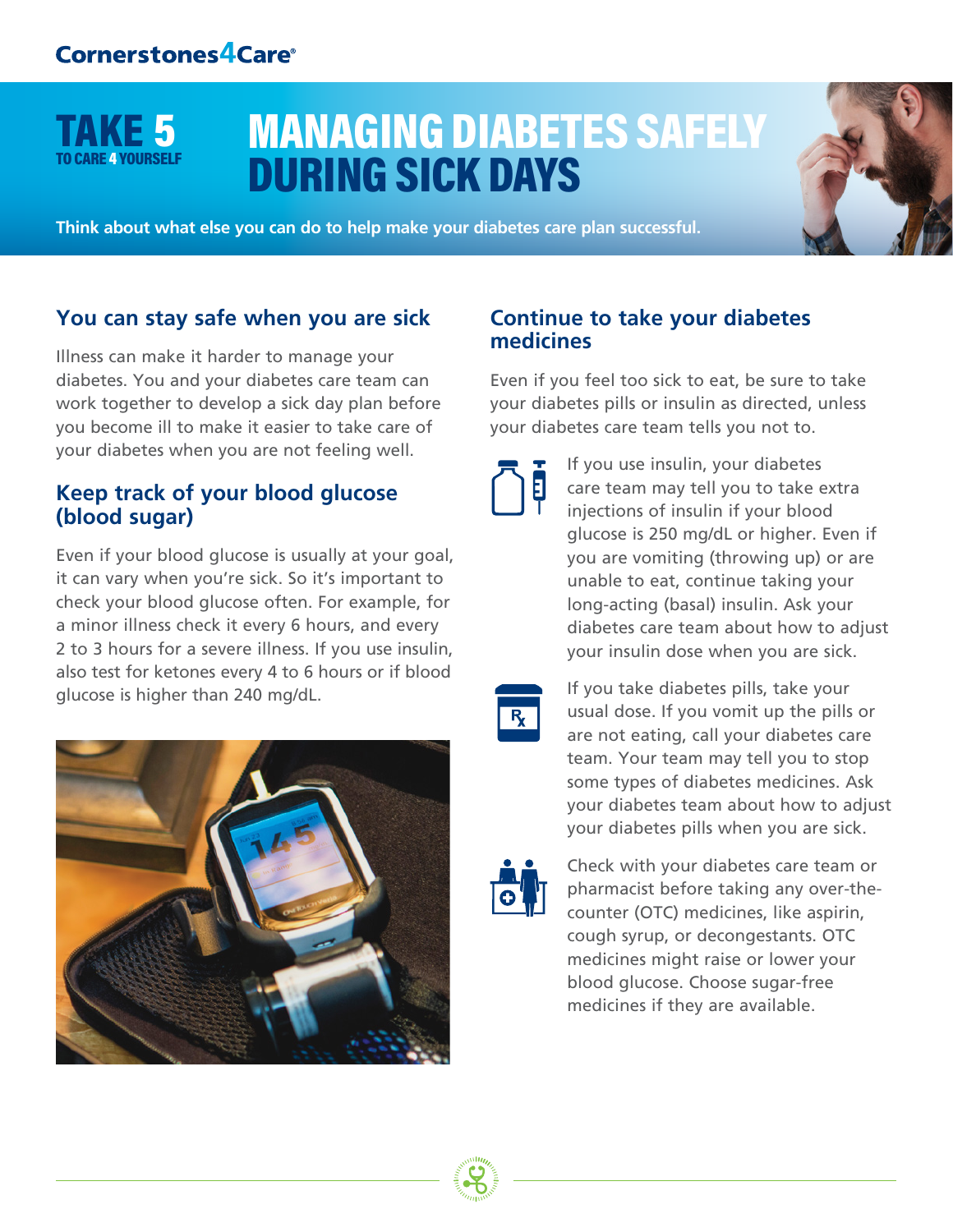# MANAGING DIABETES SAFELY DURING SICK DAYS

# **Eating when you are sick**

Eating well is important when you are sick, so try to follow your usual meal plan as best you can. If you are unable to stick to your meal plan but are able to eat some food, choose items from the list below. Each item counts as 1 carbohydrate choice or 15 grams of carbs. Try to eat or drink enough of the items listed to equal 45 grams of carbs. Do this every 3 to 4 hours.

- 1/2 cup fruit juice (like orange or apple)
- 1/2 cup regular (not sugar-free) soda pop
- 1/2 cup regular gelatin dessert
- 1 double ice pop
- 1 cup soup
- 1 cup sports drink
- 1 slice dry toast
- 6 soda crackers

# **Low blood glucose**

Being sick can make it hard to eat, so have fast acting carbs handy, such as glucose tabs, juice, or hard candies. If low blood glucose happens (less than 70 mg/dL) eat 15-20 grams of fast acting carbs and re-check your blood glucose in 15 minutes. If it is still low, repeat these steps.

**Ask your diabetes care team any questions you may have about eating when you are sick.**

# **Drink up**

If you feel too sick to eat solid foods, be sure to drink 6 to 8 ounces of liquids every hour. Switch between drinks that contain sugar and drinks that do not. For example, for one hour, drink regular fruit juice or soft drinks. The next hour, drink sugar-free soft drinks, unsweetened tea or coffee, or water.

Also, If you can't follow your meal plan, drink fluids that contain salt, like bouillon or clear soup.

#### **When to call your diabetes care team**

You can call your diabetes care team any time you have questions or concerns. But you should definitely call if:

- Your blood glucose level is less than 70 mg/dL
- Your blood glucose levels are over 240 mg/dL for more than 2 checks in a row
- You are unable to keep fluids down
- You have a fever over 101º F for 24 hours
- You have severe pain in your stomach, have chest pain, or have a hard time breathing
- You have been vomiting or having diarrhea more than 3 times in 24 hours
- You have moderate amounts of ketones after more than one test
- You are not sure what to do

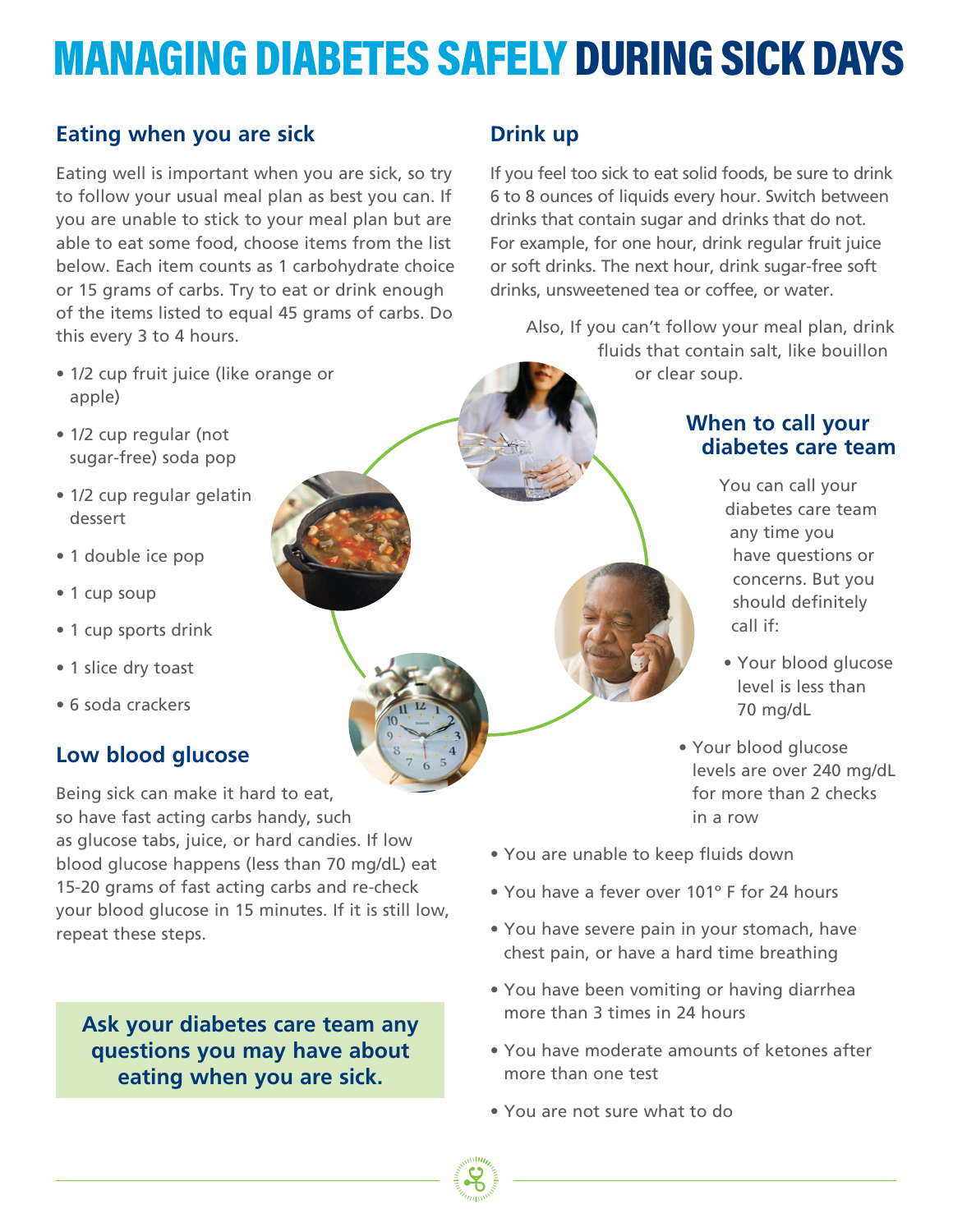### **Your sick day plan**

It's a good idea to make a sick day plan with your diabetes care team before you get sick. That way you will know what to do if you get sick. Do not make any changes to your diabetes care plan without first checking with your diabetes care team. **Ask your diabetes care team to help you** fill out this form so that you know how to take good care of yourself when you are sick.